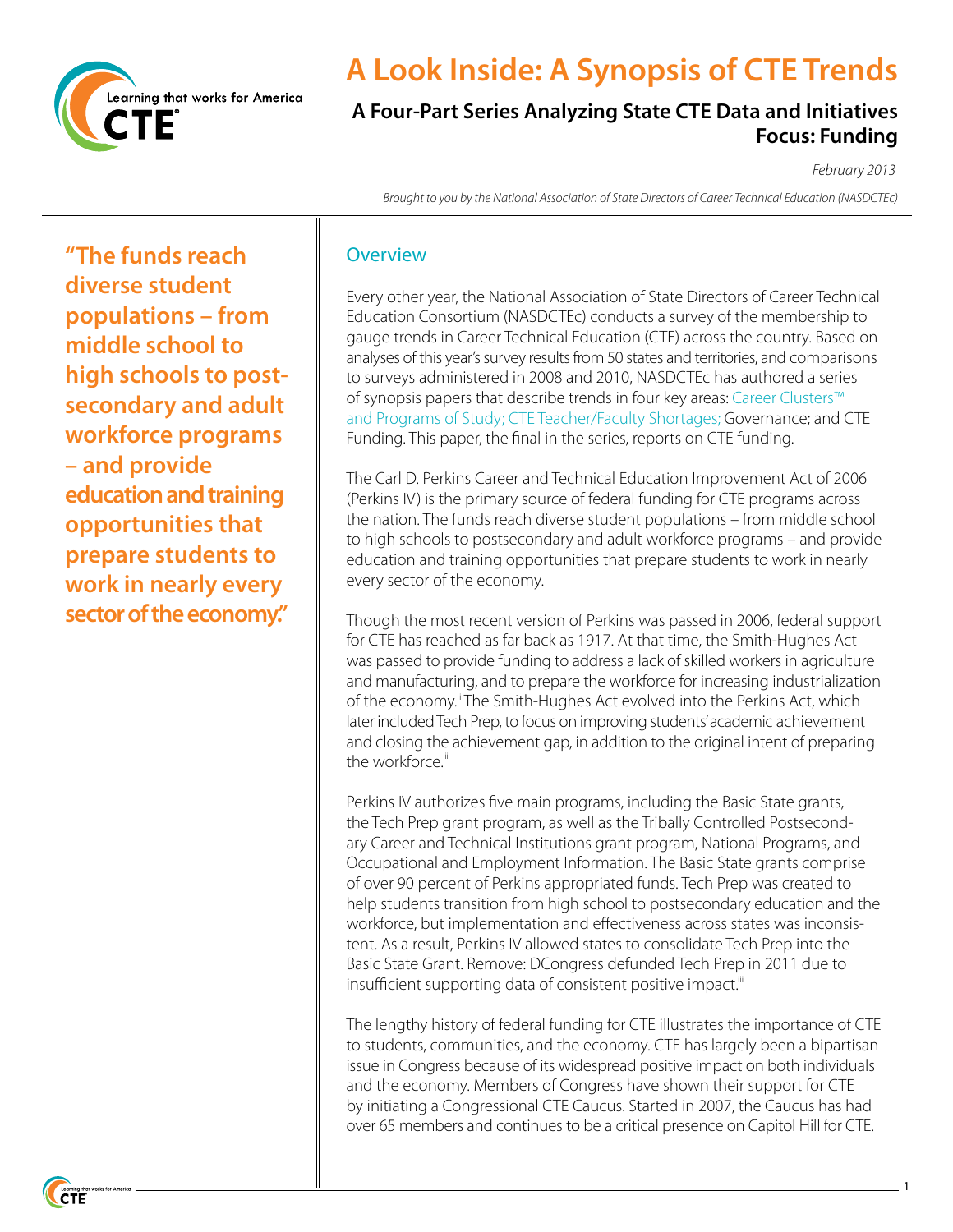**"Though federal funding of CTE has continued to decrease, interest in CTE has increased and Perkins programs are in even greater need of additional funds to accommodate the increased number of students served."**

#### Key Findings from 2012 Survey:

- *Federal Funding:* Since FY 2003, Perkins funding has experienced an overall decline in funding of approximately 188 million dollars.<sup>iv</sup>
- *State Funding Secondary CTE:* Most states reported that their state funding for secondary CTE was maintained.
- *State Funding Postsecondary CTE:* Thirty-eight percent of states reported a decrease in postsecondary state funding for CTE, down from 50 percent in 2010.
- *Local Funding Secondary CTE:* Nearly half of states reported a decline in local funding for secondary CTE.
- *Local Funding Postsecondary CTE:* Nine percent of states reported increased local funding for CTE at the postsecondary level, while nearly 40 percent of states received the same amount of local funding as they did in 2010.

## Federal Funding for CTE:

Over the last decade, Perkins funding has declined by approximately 188 million dollars, worsened by the elimination of Tech Prep funding in 2011. Though federal funding of CTE has continued to decrease, interest in CTE has increased and Perkins programs are in even greater need of additional funds to accommodate the increased number of students served.

States receive varying amounts of Perkins funding based on formula funding. Though Perkins funding accounts for less than 2 percent of the overall U.S. Department of Education budget, it serves more than 14 million CTE students nationwide including those at high schools, area technical centers, community colleges, and other institutions. Perkins programs are also the largest source of federal institutional support for community colleges. Clearly, CTE has an expansive presence in the nation's education system, and increased federal funding will be essential to meet the demand of our nation's students and employers.

In fiscal year 2011, Perkins was cut by \$140.2 million, or 11 percent, bringing total appropriations to \$1.1 billion. Though President Barack Obama committed to increasing U.S. Department of Education funding by \$2 billion in his FY 2012 budget, he proposed cuts to Perkins that would bring FY 2012 appropriations down to \$1 billion. Fortunately, CTE was level funded in FY 2012, and President Obama proposed level funding for CTE in his FY 2013 budget as well. However, long-term projections for Perkins funding and other federal programs are uncertain given issues such as sequestration and the debt ceiling debates, and continued advocacy for CTE and Perkins funding be necessary.

The General Education Provisions Act has extended the authorization of Perkins through FY 2013, and Perkins will be eligible for reauthorization by Congress this summer.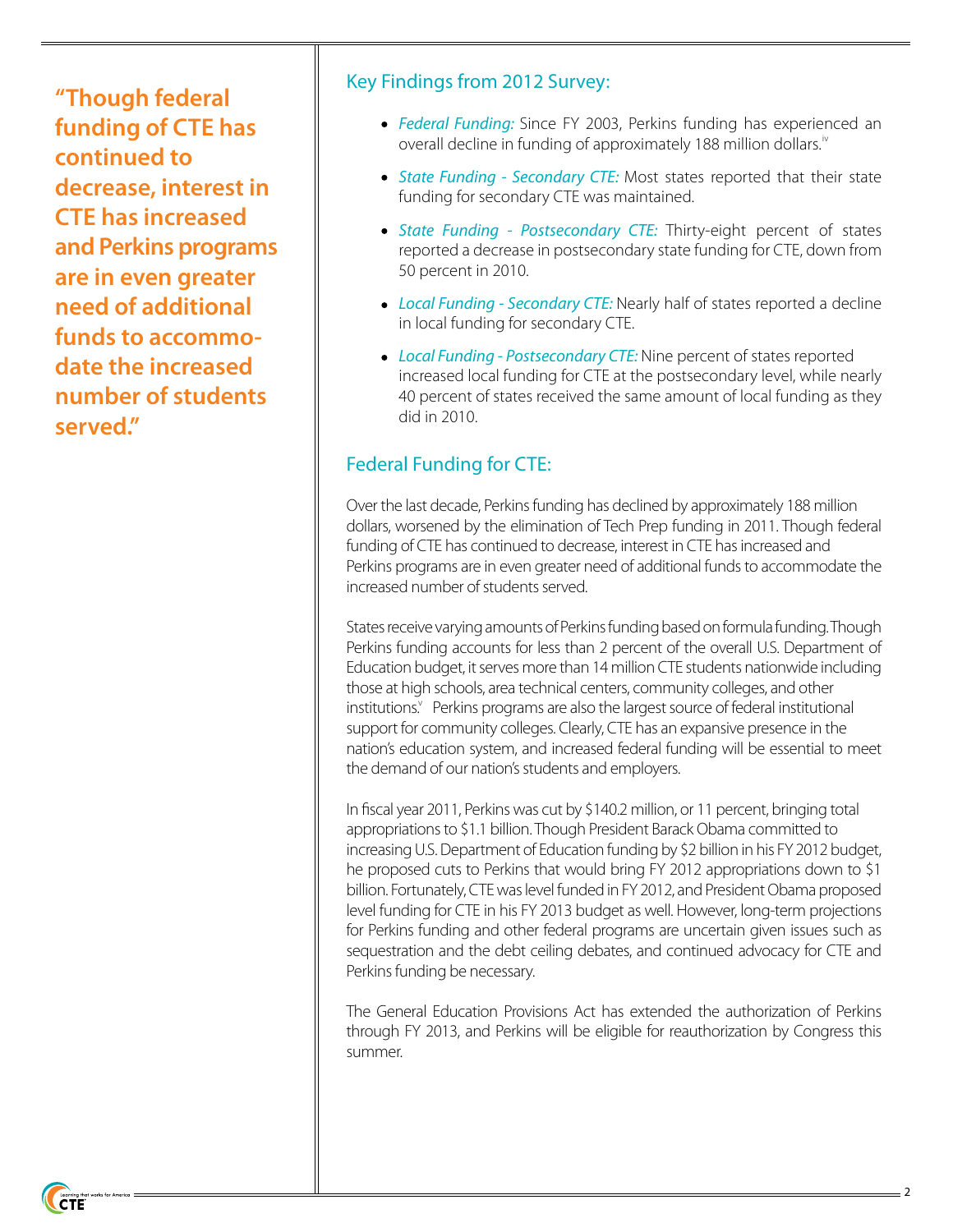#### State Funding for CTE:

Though each state receives federal Perkins dollars, state legislatures have recognized the value of CTE programs and the need to fund them to a greater extent. The most recent analysis of funds spent on CTE shows that federal funds account for 5 percent CTE expenditures. State and local governments provide the remaining funds. States can match up to five percent of the state administrative funding provided through Perkins, and the balance of the five percent is returned to the state's formula funding. If states choose to match only one percent of state administrative funding, for example, the remaining 4 percent would not be provided for state administrative needs but would be returned to the state's formula funding for local schools and programs. Beyond this match, the amount of funding contributed by each state varies significantly.



#### **Does your state provide funding for CTE beyond the state administrative match required by Perkins?**

Another lever requiring states to maintain their fiscal effort for CTE programs is the maintenance of effort (MOE) provision mandated in federal education laws. MOE, a prerequisite for states administering federal education grants, requires that a state spend at least as much in non-federal funds for a program in the preceding year as spent in non-federal funds for that program two years before. Specifically, the Perkins MOE provision requires that states meet 100 percent of the previous year's non-federal funding levels in order to receive Perkins funding. The MOE remains a crucial provision as several states rely on this strict interpretation to preserve their state funding for CTE. In other states, however, MOE has posed a challenge because of statewide across the board cuts. The Department of Education has been working with states to try to avoid MOE violations, given the tumultuous economy.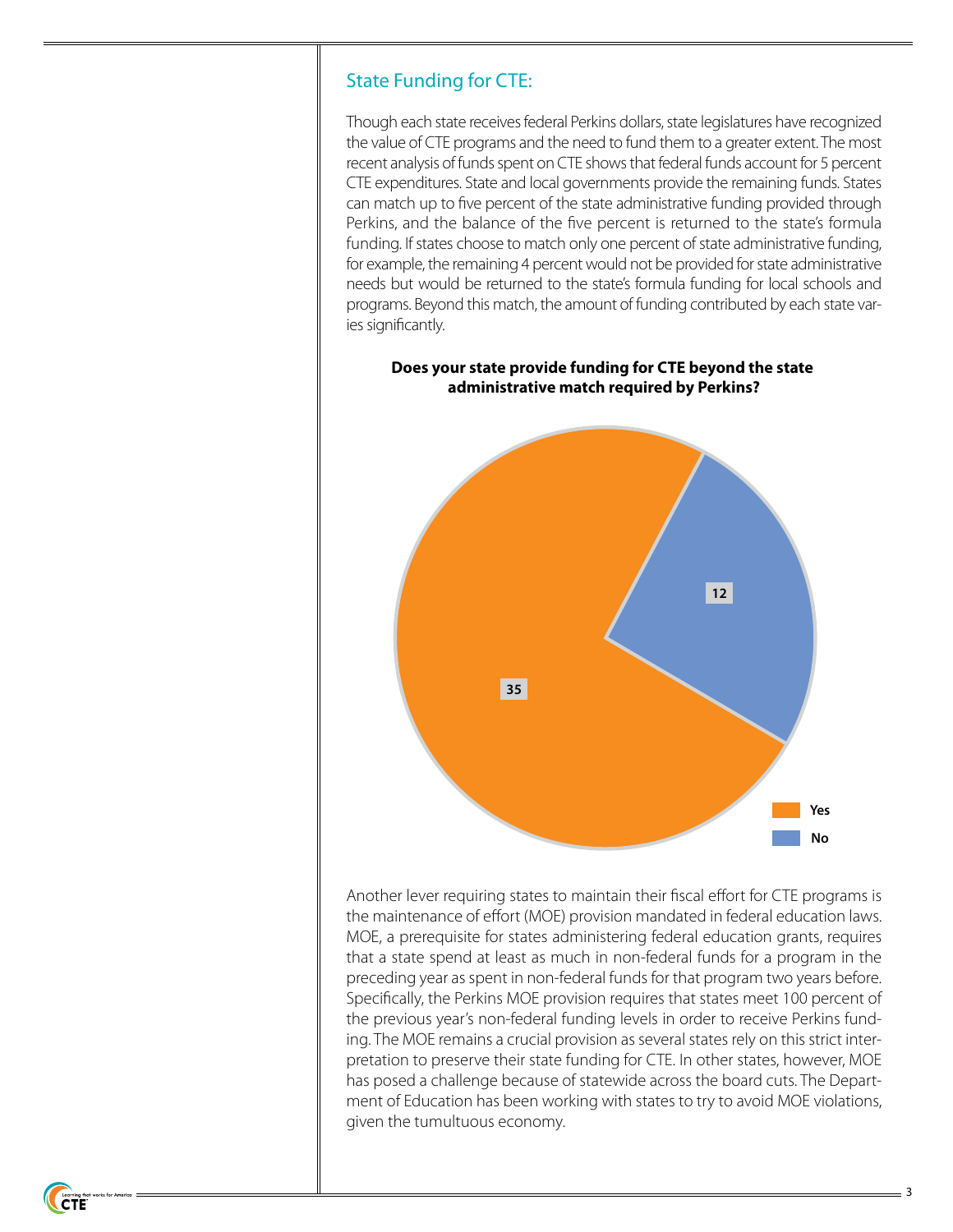Most states reported this year that their state funding for secondary CTE was maintained. While in 2010, forty-eight percent of State Directors reported a decrease in state funding on the secondary level, far fewer states experienced cuts in 2012. Just 23 percent of survey respondents reported a decrease in funding for secondary education.<sup>vi</sup> Though fewer states decreased secondary CTE funding in 2012, only four states increased funding. Sixty-four percent of respondents reported that their state maintained funding levels for secondary CTE in 2012. Given the dire fiscal condition in many states, maintaining state funding is a strong sign of commitment to CTE.

In regards to postsecondary funding, thirty-eight percent of states reported a decrease in such state funding for CTE in 2012, down from 50 percent in 2010. Again, most state legislatures chose to maintain funding for CTE at the postsecondary level. While many CTE programs struggle even with the current level of funds received, states' commitment to maintain funding levels for secondary and postsecondary CTE in this difficult fiscal environment is indeed a testament to the value of CTE programs to state and local economies.



**CTE Funding Trends (2012)**

## State Example: Nebraska

Limited funds at the federal, state, or local levels are motivating some states to support creative advocacy efforts for CTE. In one case, CTE student organizations took to the helm to advance state legislation for CTE funding using social media.

In 2009, the Nebraska legislature introduced an act to adopt the Center for Student Leadership and Extended Learning Act.<sup>vii</sup> The bill would provide support for establishing a Center for Student Leadership and Extended Learning to support CTE student organizations and offer expanded opportunities for students to participate in activities outside of the classroom.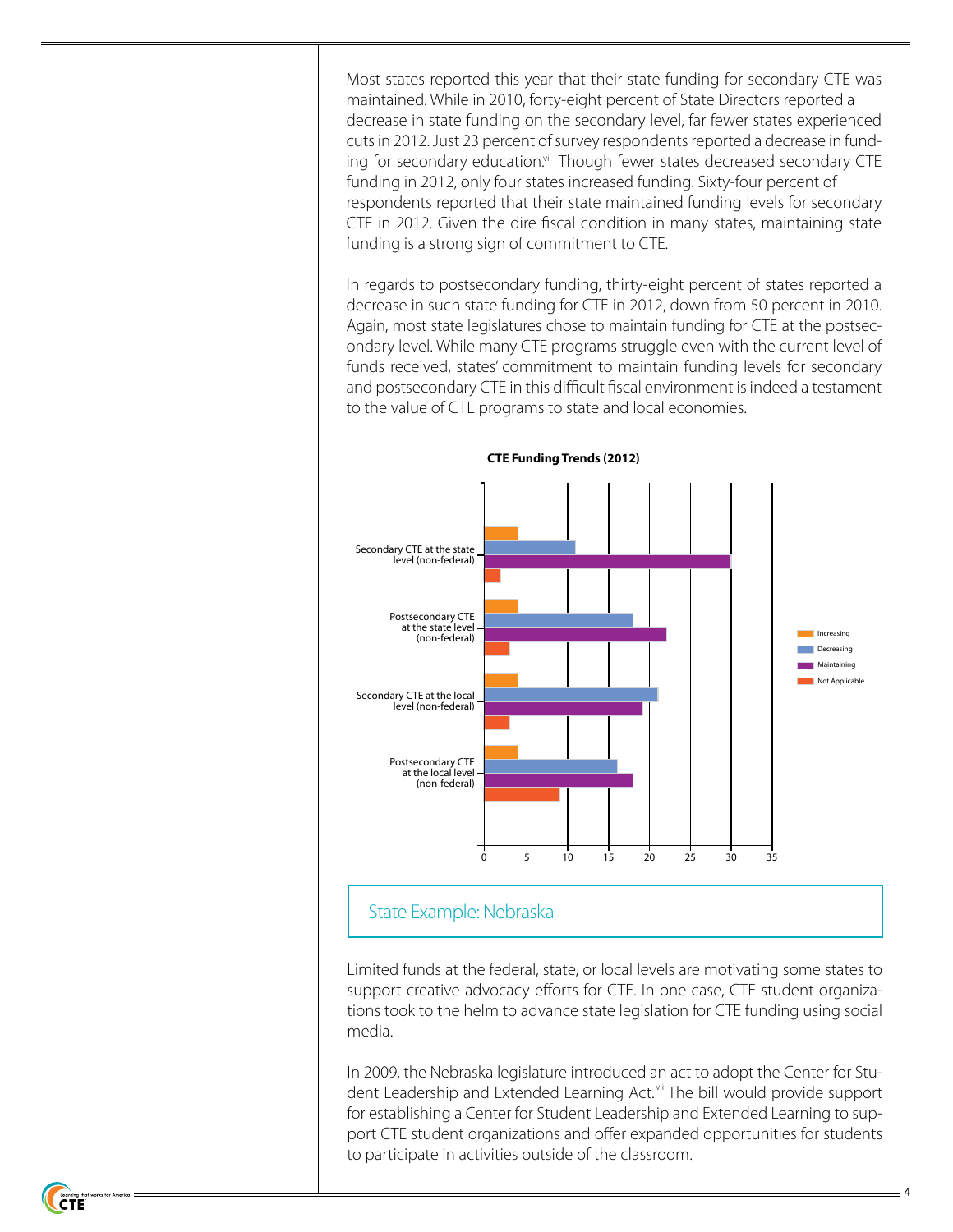**"Since many local governments and industries cannot afford additional funding for CTE at this time, partnerships among employers and educational institutions are especially critical for ensuring the efficiency and relevance of all CTE programs to local and regional economies."**

Faced with limited funding for CTE, ACTE of Nebraska moved forward with an initiative to promote the legislation through social media. They assembled leadership teams of CTSO advisors, state offices, and students by legislative district and secured a marketing company to create a social media strategy.

The group created a Facebook page identifying the issue and presenting key facts about CTE. In just two weeks, the Facebook page received 20,000 "likes" in support of CTE and the proposed legislation.

The social media effort was successful, and the legislation was passed with a \$450,000 allocation for the first year of implementation. The legislation is now in its third year of operation. This example illustrates the power of social media for delivering a timely, impactful message. Also apparent was the natural connection between students and the businesses and taxpayers (often students' parents) that were influenced by their message to support CTE.

## Local Funding for CTE:

In addition to federal Perkins funding and state funding, some local governments and industries also provide support for CTE. The 2010 survey showed a decline in local CTE funding for secondary education – a drop that has continued over the last two years. In 2012, nearly half of states reported a decline in local funding for secondary CTE.

At the postsecondary level, the 2010 survey results showed that 25 percent of states experienced increased local funding for CTE. In 2012, however, only 9 percent of states reported increased local funding for CTE at the postsecondary level, while nearly 40 percent of states received the same amount of local funding as they did in 2010.

Since many local governments and industries cannot afford additional funding for CTE at this time, partnerships among employers and educational institutions are especially critical for ensuring the efficiency and relevance of all CTE programs to local and regional economies. CTE State Directors continue to work to provide high-quality CTE programs despite these budgetary shortfalls.

### **Conclusion**

As the country works through its economic recovery, policymakers are faced with the challenge of directing limited funds toward programs that work. CTE is commonly recognized for its ability to efficiently address many of today's most challenging education and workforce issues. CTE programs increase student engagement, provide a clear, deliberate connection between education and the workforce, and link the content being taught in schools directly to the employment needs of regional business and industries. From a macro perspective, CTE helps to ensure that Americans are prepared for and have access to jobs with family-sustaining wages and the economy is supported by a dynamic workforce. Research on the return on investment of CTE indicates positive results; thus, CTE is proving to be a positive investment for states and communities despite the broader challenges faced by the country.

Due to lack of funding, some CTE programs are struggling to meet increasing demand for these highly-relevant programs. Fortunately, policymakers across